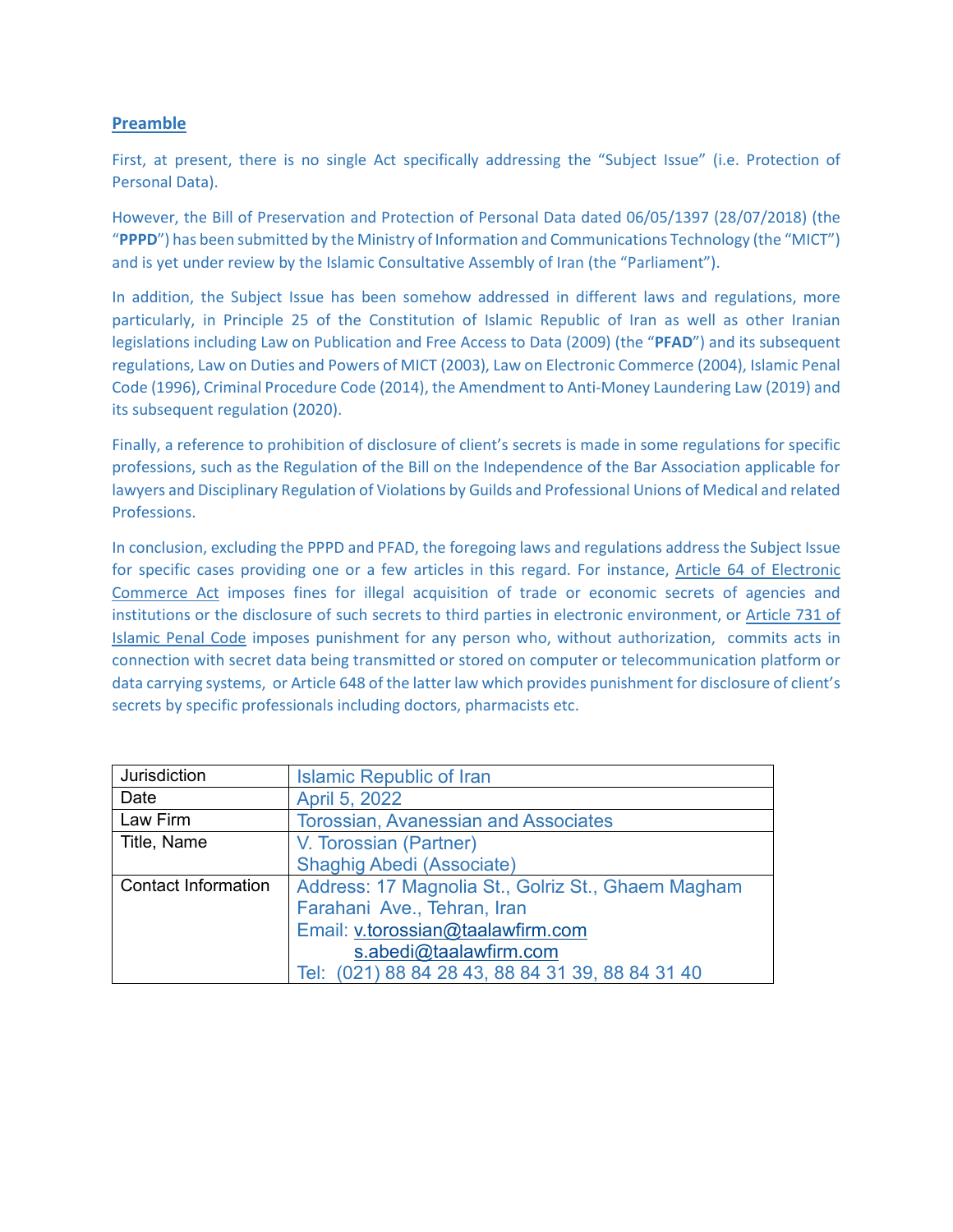# **Questionnaire**

## **I. Law concerning protection of personal information**

- i. Does your country have a general law concerning the protection of personal information in the private sector at the present or in the near future? **Please refer to the preamble, more particularly the PFAD (at the present) and PPPD (in the future).**
- ii. Does your country have a general law concerning protection of personal information in the public sector at the present or in the near future? **Please refer to the preamble, more particularly the PFAD (at the present) and PPPD (in the future).**
- iii. Does your country have laws concerning protection of personal information which apply in individual (specific) sectors at the present or in the near future? (If yes, please describe outline.) **Please refer to the preamble.**

**Where all of the answers to the question of I.(i), (ii) and (iii) is "no", please skip to IV.**

# **II. The basic information of the regulation concerning protection of personal information.**<br>I. Please fill in the blanks below about all the law concerning personal information mention

Please fill in the blanks below about all the law concerning personal information mentioned at I..( please add a reply column as necessary,)

The title of the law :**PPPD (Bill) – Public and Private Sector**

| $\left( 1\right)$ | definition<br>of<br>The<br>"Personal Information" | Article (2):<br>Paragraph (A): Personal Data: is data that, by itself<br>or in combination with other data, directly or<br>indirectly, identifies the subject of the data, by<br>referring to an identifier.<br>Paragraph (B) : Sensitive Personal Data: is<br>personal data that reveals ethnic or tribal origins,<br>political, religious and philosophical views,<br>hereditary characteristics or health information of<br>the subject person of the data. |
|-------------------|---------------------------------------------------|----------------------------------------------------------------------------------------------------------------------------------------------------------------------------------------------------------------------------------------------------------------------------------------------------------------------------------------------------------------------------------------------------------------------------------------------------------------|
| $\circled{2}$     | The scope in which the<br>law applies             | Article (3): The subject persons of the law are:<br>(A) : Natural person or legal entity being an<br>Iranian citizen, public or private, whether<br>their personal data is processed inside or<br>outside Iran.<br>(B) Foreign natural person or legal entity,<br>public or private, whose personal data is<br>processed by an Iranian controller or<br>processor.                                                                                             |
| 3                 | The territorial scope                             | There is no specific provision regulating the<br>territorial scope of application.                                                                                                                                                                                                                                                                                                                                                                             |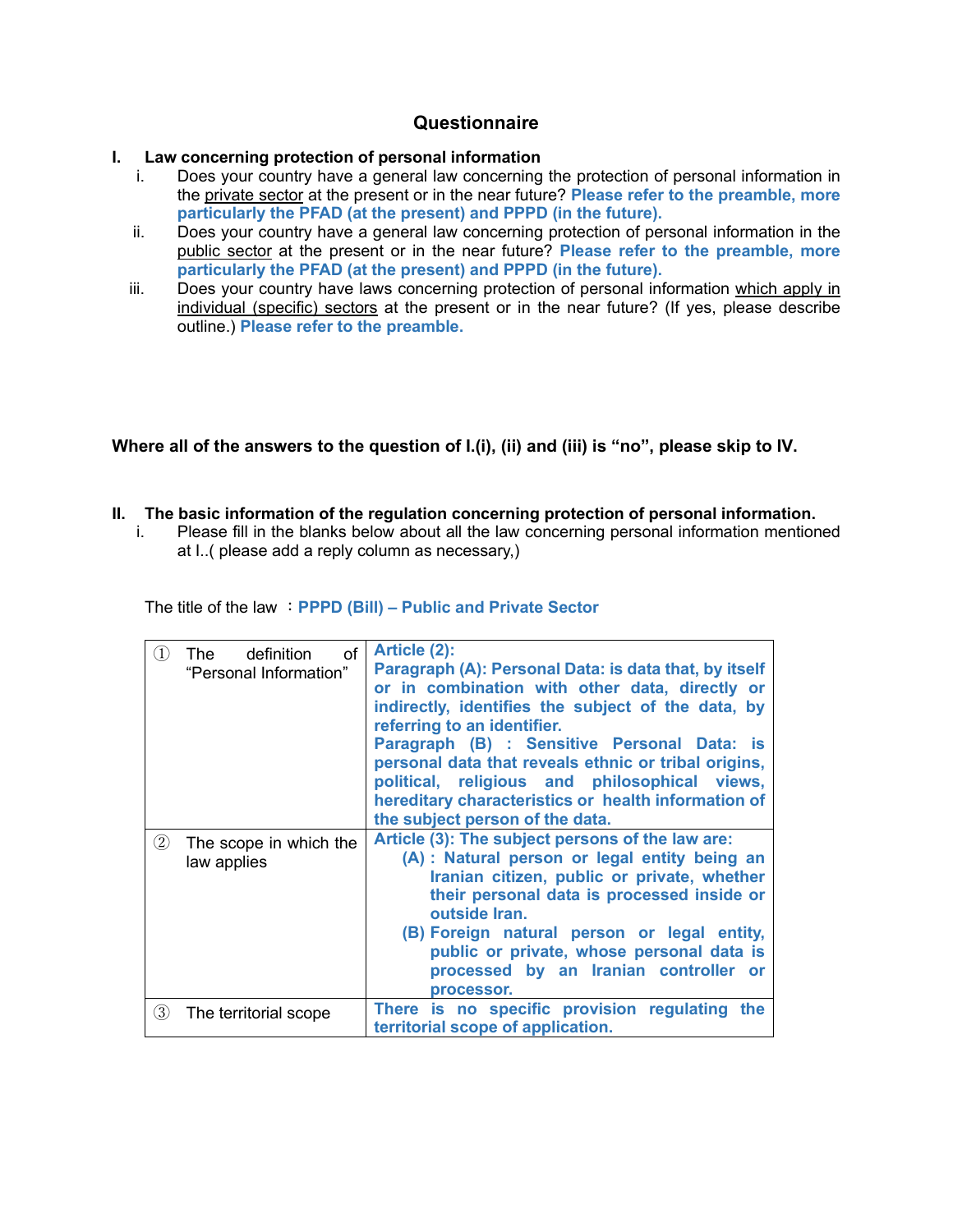|                   | definition<br>of<br>The<br>"Personal Information" | Article (1):<br>Paragraph (B) : Personal Information: information<br>pertaining to individuals such as name, surname,<br>home and work addresses, the situation of family<br>life, personal habits, physical problems, bank<br>account number and password. |
|-------------------|---------------------------------------------------|-------------------------------------------------------------------------------------------------------------------------------------------------------------------------------------------------------------------------------------------------------------|
| $\left( 2\right)$ | The scope in which the<br>law applies             | There is no specific provision regulating the scope<br>in which the law applies.                                                                                                                                                                            |
| 3                 | The territorial scope                             | There is no specific provision regulating the<br>territorial scope of application.                                                                                                                                                                          |

The title of the law :**PFAD (Law) - Public and Private Sector**

ii. If there are any special instructions about the laws, please describe them. **The special instructions are addressed in the Implementing Regulations of PFAD.** 

### **III. OECD Privacy Principles**

i. If there are any provision of law which embody each OECD Privacy Principle in your country, please describe the outlines. [https://www.oecd.org/sti/ieconomy/oecdguidelinesontheprotectionofprivacyandtransborderfl](https://www.oecd.org/sti/ieconomy/oecdguidelinesontheprotectionofprivacyandtransborderflowsofpersonaldata.htm) [owsofpersonaldata.htm](https://www.oecd.org/sti/ieconomy/oecdguidelinesontheprotectionofprivacyandtransborderflowsofpersonaldata.htm)

**Kindly note, considering that, at present, there is no unified law or regulation which embodies OECD Privacy Principle in Iran and that, in general, such principles can be found in a scattered manner in different laws, therefore, we will respond to the inquiry of this section, by providing you with some law provisions for each principle, as an example, as follows:**

(a) Collection Limitation Principle

**Articles 14, 15 and 16 of PFAD as follows:**

**Article 14 – If the requested information pertains to privacy of persons, or is regarded as information obtained through the violation of privacy of subject person, the request should be rejected.**

**Article 15 – If accepting the request leads to the illegal disclosure of personal information of the third person, the institutions subject to this law (i.e. public and private sectors) should withhold the requested information unless:**

**A – The third party has given his/her consent, explicitly and in writing, to the disclosure of information about him/her.**

**B – The applicant is the third party's legal guardian or lawyer, and acting within his/her powers.**

**C – The applicant is a public institution, and the requested information is, based on the law, directly related to its powers and duties.**

**Article 16 – If, based on legal evidences, it is proven to the institutions subject to this law that providing the requested information will jeopardize individuals' life or health or inflict material or trade losses upon them, the institutions should**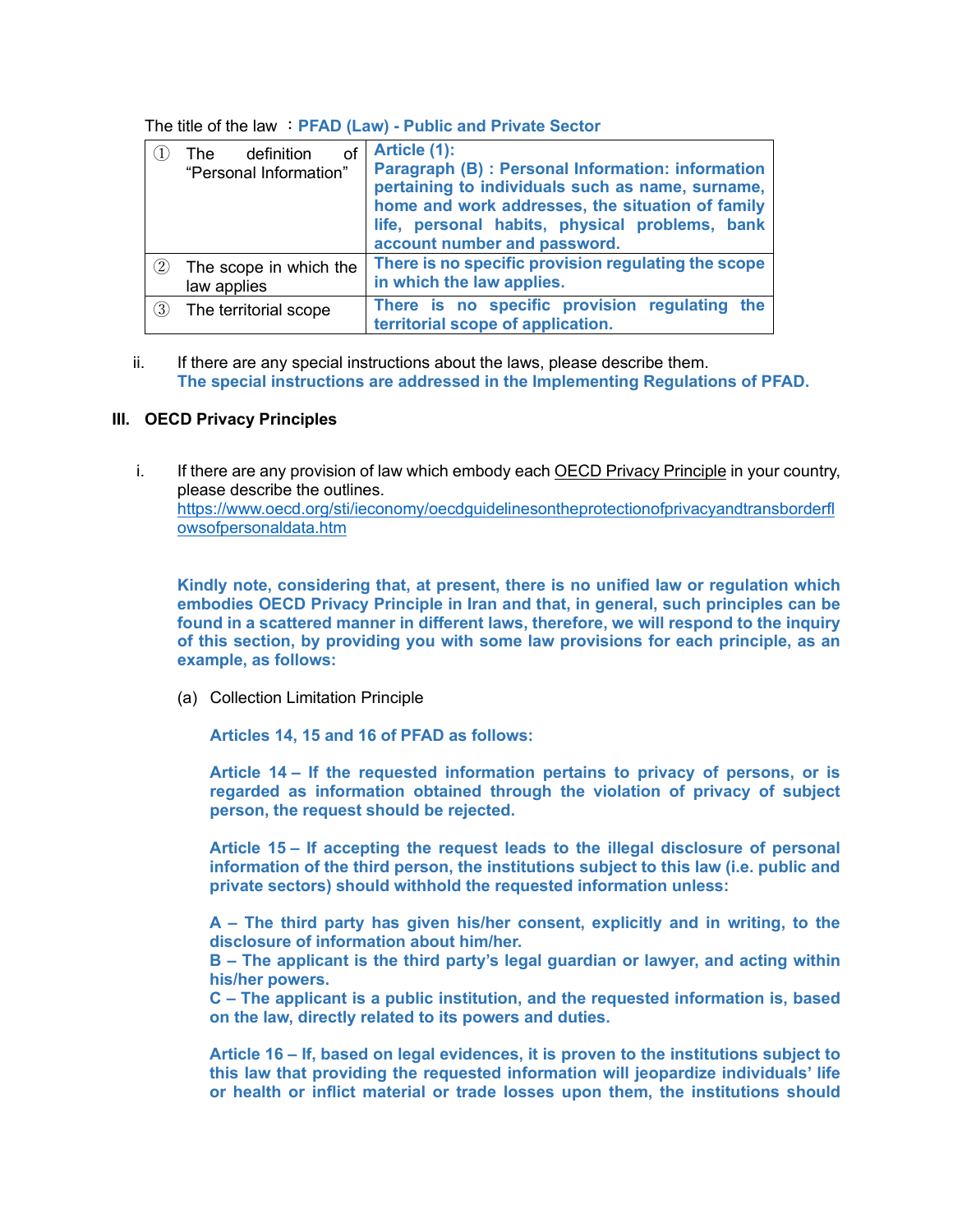#### **withhold the information.**

(b) Data Quality Principle

**As we understand from the content of the Data Quality Principle described in OECD Guidelines, to the best of our knowledge there is no Iranian law provision in this regard.**

(c) Purpose Specification Principle

**Article 8 of Anti-Money Laundering Law provides** *"The information and documents collected for the purpose of implementing this Law will be used solely in connection with the objectives as mentioned in the present Law as well as for combating its predicate offences. Disclosure or use of the information, directly or indirectly, whether by government officials or others, for their own benefit or third parties, is prohibited and the offender will be punished…"*

(d) Use Limitation Principle

**Article 15 of PFAD as described in paragraph (a) above. Article 8 of Anti-Money Laundering Law described in paragraph (c) above.** 

(e) Security Safeguards Principle

**Article 669 of Criminal Procedure Code which provides that whenever the preservation of stored computer data is necessary for an investigation or a trial, a judicial authority may order the protection of such information for those persons who are in possession or control of such information. In urgent circumstances, such as the risk of injury or loss or alteration of data, judicial officers may issue a protection order and notify the judicial authority within a maximum of twenty-four hours. If any of government employees or judicial officers or other persons refuses to comply with such order or disclose the protected data, or inform the persons to whom the data relates of the provisions of such order, the offender shall be subject to the punishment provided by law.**

**Article 8 of Anti-Money Laundering Law provides** *"… Disclosure or use of the information, directly or indirectly, whether by government officials or others, for their own benefit or third parties, is prohibited and the offender will be punished…"*

(f) Openness Principle

**As we understand from the content of the Openness Principle described in OECD Guidelines, to the best of our knowledge there is no general policy of openness about developments, practices and policies with respect to personal data.**

(g) Individual Participation Principle

**Articles 6, 7, 8 and 9 of PFAD as follows:**

**Article 6 – Requests for access to private information shall only be accepted from natural persons to whom the information is related, or from their legal representatives.**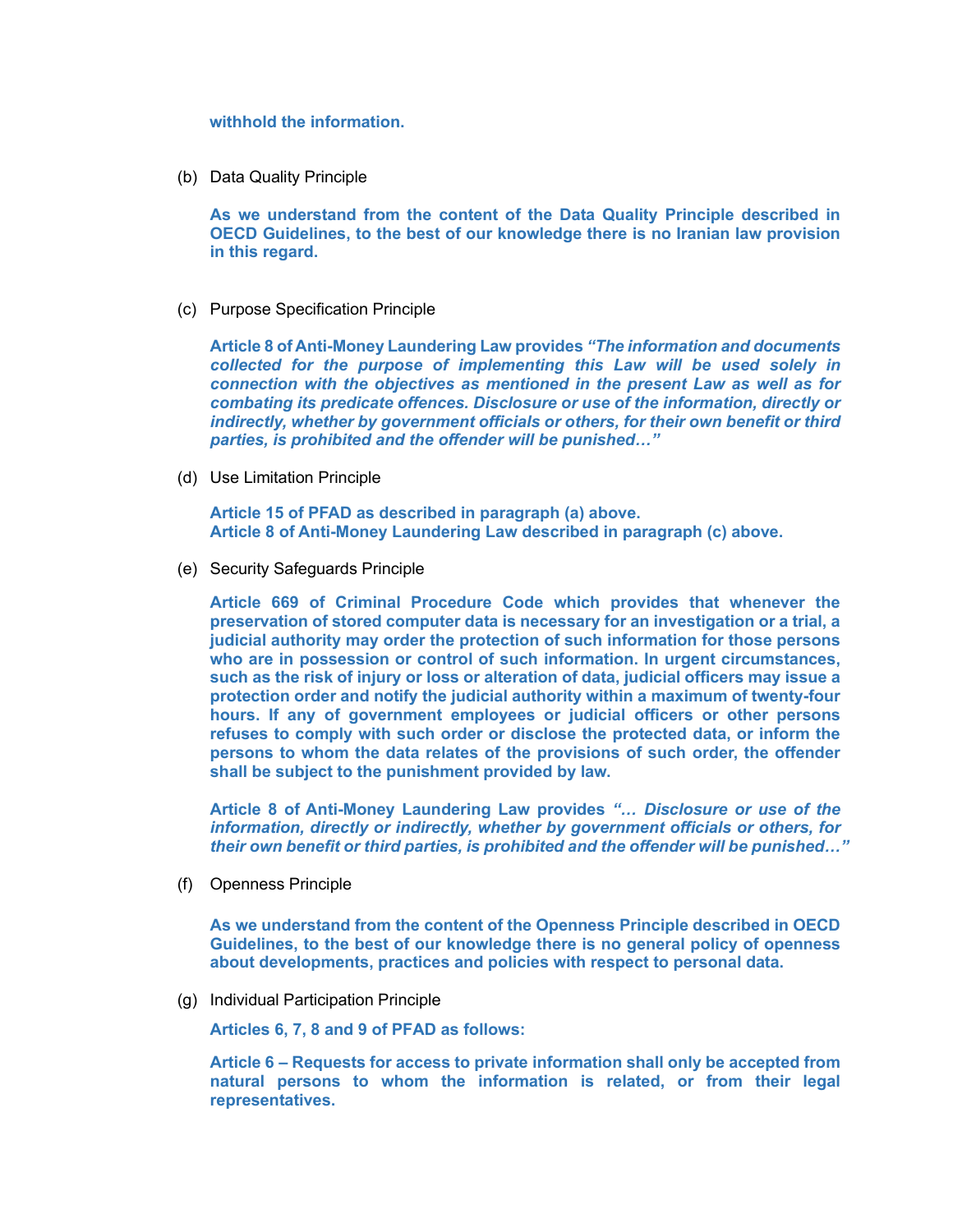**Article 7 – A public institution is not authorized to ask applicants requesting information to provide a reason or justification for their request.**

**Article 8 – A public or private institution should reply to the request for information as soon as possible, and the time to reply should not exceed maximum ten days after the request is received. In six months' time from the date this law is ratified, the Implementing Regulation on the enforcement of this article shall be proposed … and approved …** *(the aforesaid Implementing Regulation is already enacted in June 13, 2021)*

**Article 9 – Replies by private institutions to the requests for access to information should be in writing or electronic.**

(h) Accountability Principle

**As we understand from the content of the Accountability Principle described in OECD Guidelines as well as the fact that there is no unified law regarding the OECD principles, to the best of our knowledge there is no specific data controller who should be accountable for complying with measures which give effect to such principles.**

**However, in each specific law, an authority who is liable for controlling the due implementation of the law might be appointed. For instance, Article 18 of PFAD provides that** *"In order to support freedom of information and public access to the information available at public and private institutions which offer public services, the Commission on Dissemination of and Free Access to Information shall be established… in order to draw up executive plans required for information dissemination, monitor the proper implementation of the plans, settle the disputes on how to provide information by standard practice making , promote the culture of freedom of information and offer guidelines as well as consultative opinions…".*

- ii. If there are any sectors in which any laws exclude the application of each OECD Privacy Principle, please describe the outline.
	- (a) Collection Limitation Principle
	- (b) Data Quality Principle
	- (c) Purpose Specification Principle
	- (d) Use Limitation Principle
	- (e) Security Safeguards Principle
	- (f) Openness Principle
	- (g) Individual Participation Principle
	- (h) Accountability Principle